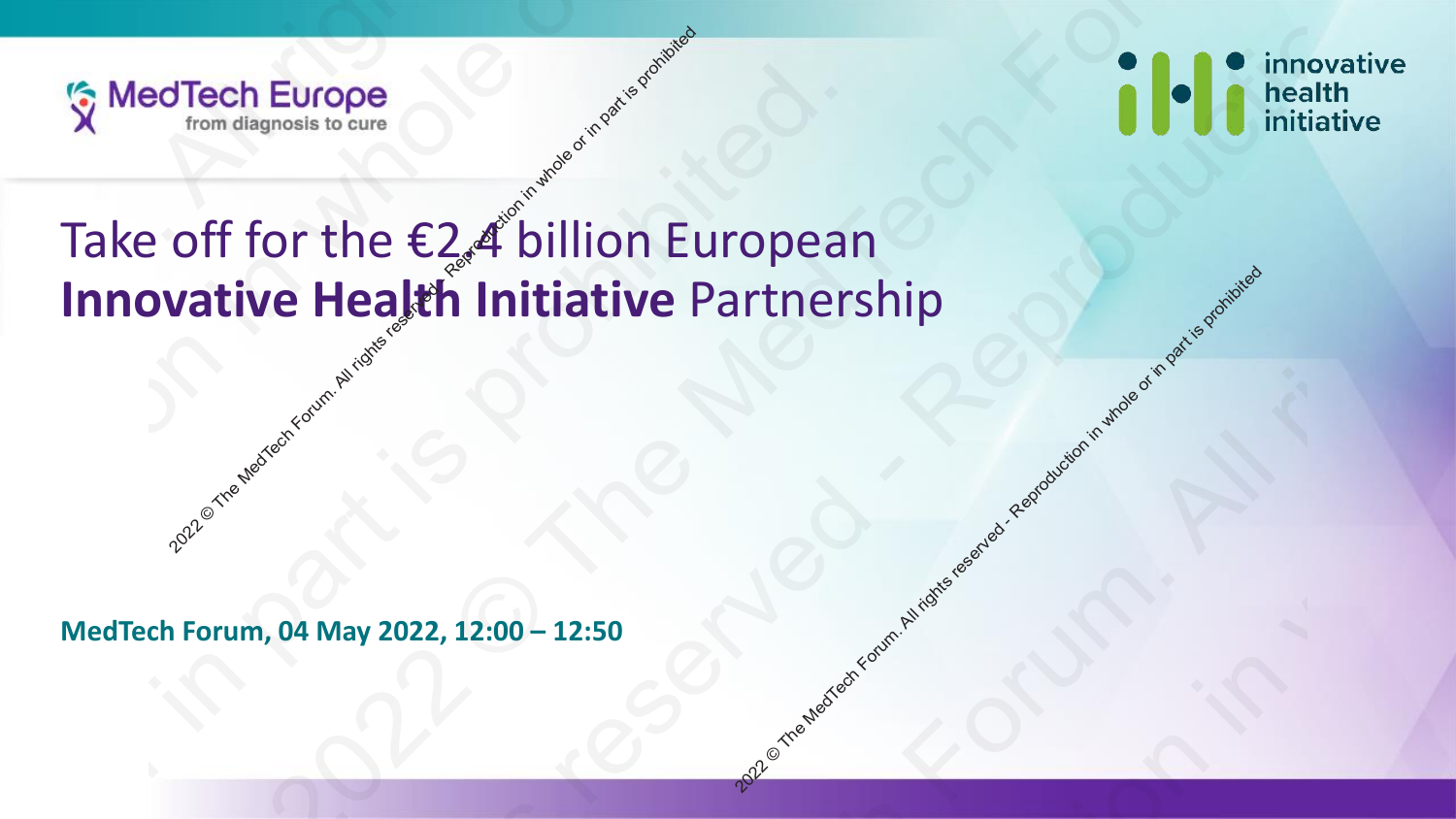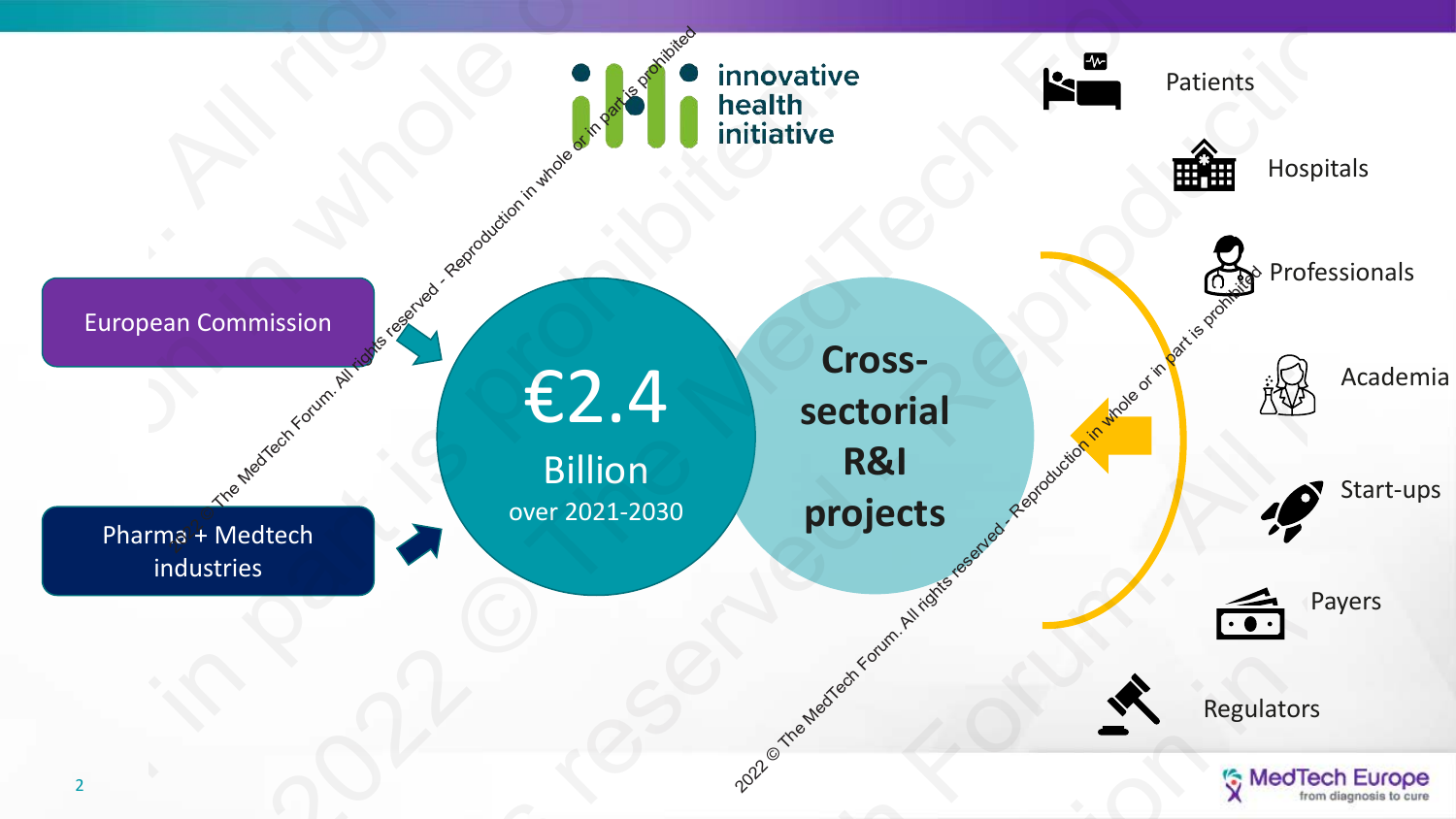## Goals

Translate health research and innovation into tangible benefits for patients and society 2021 Coals<br>2021 Translate health<br>into tangible benefits<br>for patients and society<br>3 2021 Coals<br>
2021 Coals<br>
Translate health<br>
Translate health<br>
Translate health<br>
Translate health<br>
Translate health<br>
Translate health<br>
Translate health<br>
Translate health<br>
Translate health<br>
Translate health<br>
Translate bedge, o

centric health<br>
and the Media Forum. All rights reserved in part is productive.

Ensure that Europe remains at the cutting edge of interdisciplinary, <sub>့န</sub>္တတိုးtainable, patient-<br>န<sup>ွ</sup>င်entric health research 2022 Property of the Meditine of the Meditine of the Meditine of the All rights at the cutting edge of interdisciplinary, experiments and society<br>and society. The Meditine of the Meditine of the Meditine or in the Search F Translate health<br>
research and innovation<br>
into tangible benefits<br>
for patients and society<br>
edge of interdisciplinary,<br>
search abelian benefits<br>
centric health research<br>
and society<br>
and the centric health research<br>
and t Translate health<br>
research and innovation<br>
into tangible benefits<br>
for patients and society<br>
edge of interdisciplinary,<br>
search abelian benefits<br>
centric health research<br>
and society<br>
and the centric health research<br>
and t 2021 Property of the Medicine Control of the Medicine School Forum.<br>
This are that Europe<br>
tending of the Control of the Medicine School Forum.<br>
This are that Europe<br>
tending the School Forum.<br>
This are that Europe<br>
The Me Translate health<br>
research and innovation<br>
into tangible benefits<br>
for patients and society<br>
edge of interdisciplinary,<br>
search abelian benefits<br>
centric health research<br>
and society<br>
and the centric health research<br>
and t

![](_page_2_Picture_4.jpeg)